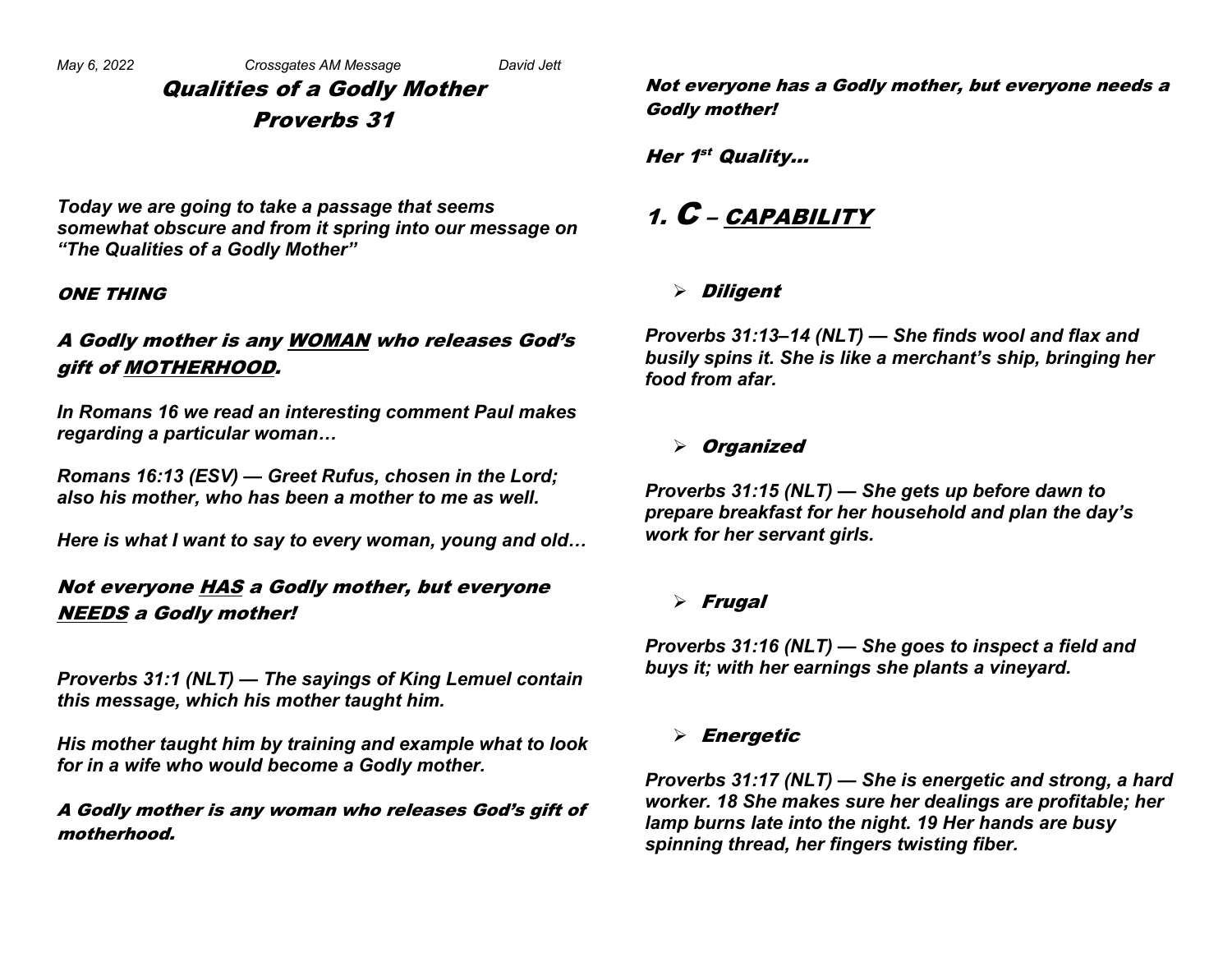*May 6, 2022 Crossgates AM Message David Jett*

#### $\triangleright$  Successful

*Proverbs 31:17 (NLT) — She makes sure her dealings are profitable; her lamp burns late into the night. Her hands are busy spinning thread, her fingers twisting fiber.*

*Proverbs 14:1 (NLT) — A wise woman builds her home, but a foolish woman tears it down with her own hands.*

A Godly mother is any woman who releases God's gift of motherhood.

Not everyone has a Godly mother, but everyone needs a Godly mother!

1. C – CAPABILITY

Her  $2^{nd}$  Quality...

# 2. A – ACCEPTING

*Proverbs 31:20 (NLT) — She extends a helping hand to the poor and opens her arms to the needy.*

*When Paul was telling Timothy what type of older woman the Church should take total financial responsibility for…*

*Listen to what he told Timothy to look for…*

*1 Timothy 5:10 (NLT) — She must be well respected by everyone because of the good she has done. Has she brought up her children well? Has she been kind to strangers and served other believers humbly? Has she*  *helped those who are in trouble? Has she always been ready to do good?*

*Another way of thinking about "accepting" is the word compassion…*

*Matthew 9:36 (ESV) — When he saw the crowds, he had compassion for them, because they were harassed and helpless, like sheep without a shepherd.*

A Godly mother is any woman who releases God's gift of motherhood.

Not everyone has a Godly mother, but everyone needs a Godly mother!

1. C – CAPABILITY

2. A – ACCEPTING

Her  $3<sup>rd</sup>$  Quality...

# 3. R – RESPECT

### Ø Respects herself…

*Proverbs 31:22 (NLT) — She makes her own bedspreads. She dresses in fine linen and purple gowns.* 

*1 Peter 3:4 (ESV) — But let your adorning be the hidden person of the heart with the imperishable beauty of a gentle and quiet spirit, which in God's sight is very precious.*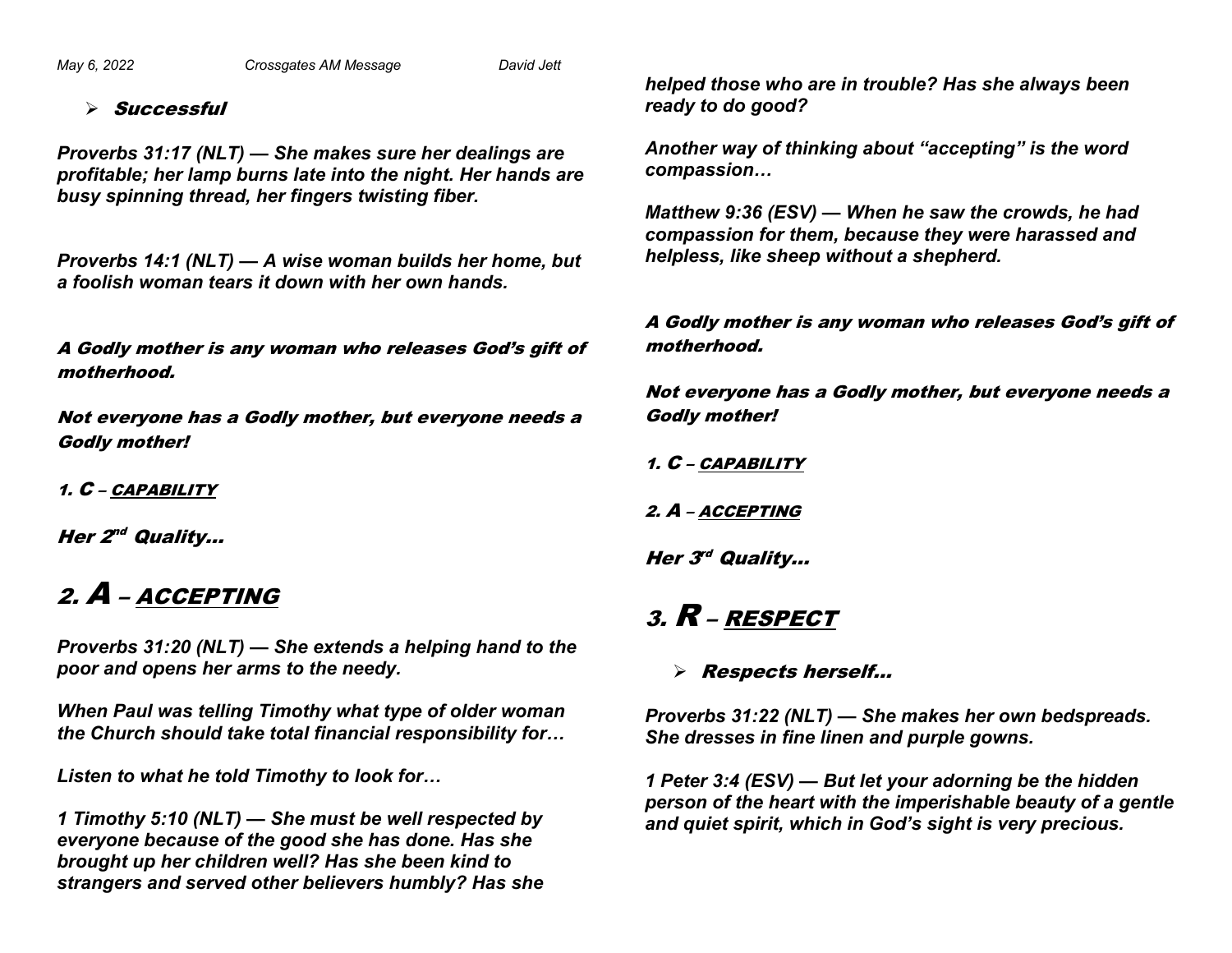*May 6, 2022 Crossgates AM Message David Jett A woman that respects herself has a confidence she exudes…*

*Proverbs 31:25 (NLT) — She is clothed with strength and dignity, and she laughs without fear of the future.*

### $\triangleright$  Respects her husband...

*Proverbs 31:23 (NLT) — Her husband is well known at the city gates, where he sits with the other civic leaders.* 

*You can almost always tell if a husband is respected by his wife…*

*You see it in the way he leads others*

*Ephesians 5:33 (NLT) — So again I say, each man must love his wife as he loves himself, and the wife must respect her husband.*

### $\triangleright$  Respected by others...

*She is respected by others because of the excellence of her work…*

*Proverbs 31:24 (NLT) — She makes belted linen garments and sashes to sell to the merchants.* 

*As the king thought about his mother and then looked at the wife the Lord had given him…*

*Proverbs 31:29 (NLT) — "There are many virtuous and capable women in the world, but you surpass them all!"* *Matthew 5:16 (NLT) — In the same way, let your good deeds shine out for all to see, so that everyone will praise your heavenly Father.*

A Godly mother is any woman who releases God's gift of motherhood.

Not everyone has a Godly mother, but everyone needs a Godly mother!

1. C – CAPABILITY

2. A – ACCEPTING

3. R – RESPECT

Her 4<sup>th</sup> Quality...

# 4. I – INFLUENCE

*Proverbs 31:26 (NLT) — When she speaks, her words are wise, and she gives instructions with kindness.*

*Whether she is a big talker or quiet, when she speaks, a Godly mother releases words of wisdom…*

*Notice also that her instructions are given with kindness…*

*Her desire is to help and not to harm…*

*Titus 2:3–5 (ESV) — Older women likewise are to be reverent in behavior, not slanderers or slaves to much wine. They are to teach what is good, and so train the young women to love their husbands and children, to be*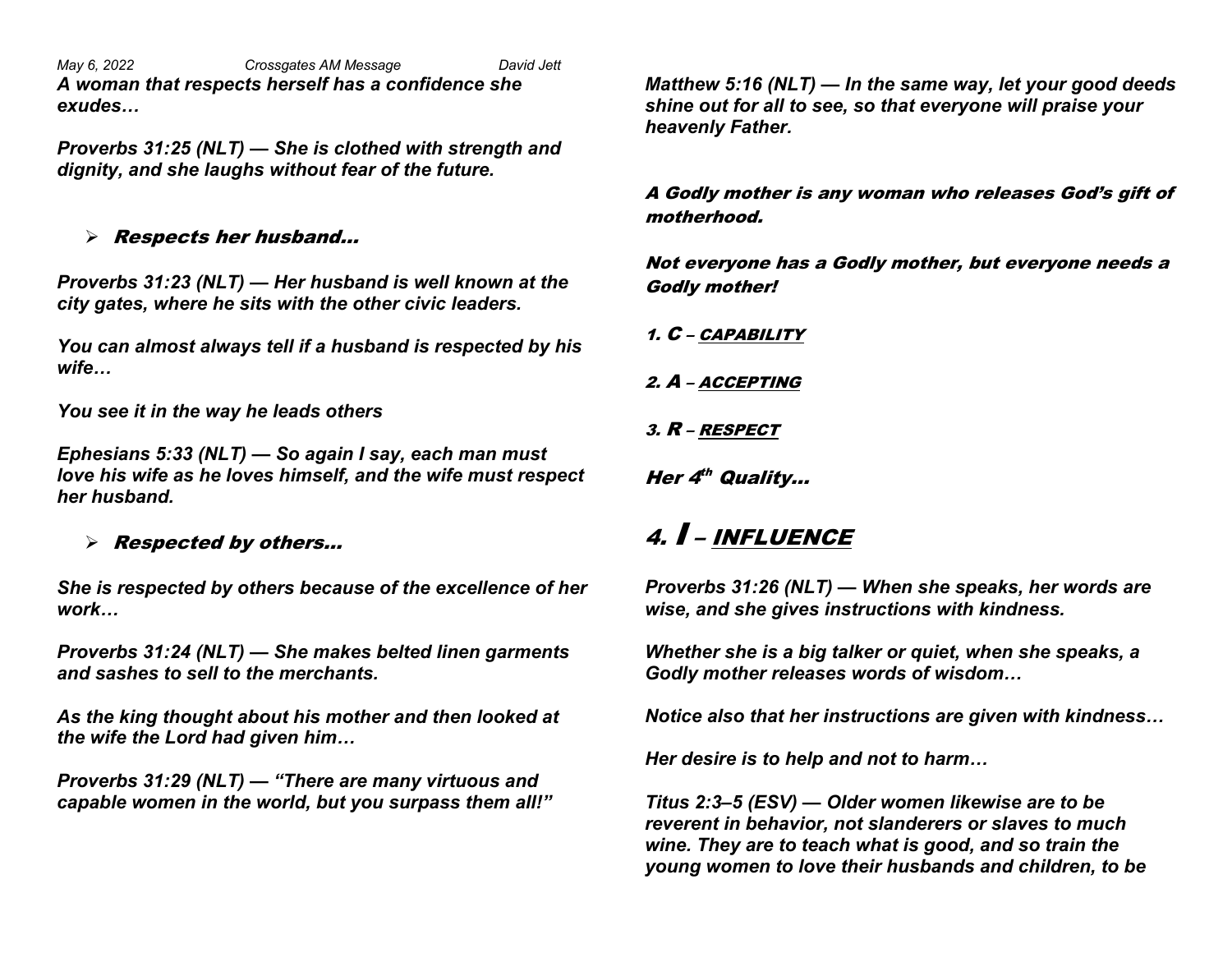*May 6, 2022 Crossgates AM Message David Jett self-controlled, pure, working at home, kind, and submissive to their own husbands, that the word of God may not be reviled.*

*The major focus of her influence is poured out upon her children…*

*Proverbs 22:6 (ESV) — Train up a child in the way he should go; even when he is old he will not depart from it.*

A Godly mother is any woman who releases God's gift of motherhood.

Not everyone has a Godly mother, but everyone needs a Godly mother!

1. C – CAPABILITY

2. A – ACCEPTING

3. R – RESPECT

4. I – INFLUENCE

Her 5<sup>th</sup> Quality...

# 5. N – NUTURING

*Proverbs 31:27–28 (NLT) — She carefully watches everything in her household and suffers nothing from laziness. Her children stand and bless her. Her husband praises her:*

*To nurture means to help something or someone grow and develop…*

*Proverbs 31:21 (NLT) — She has no fear of winter for her household, for everyone has warm clothes.*

A Godly mother is any woman who releases God's gift of motherhood.

Not everyone has a Godly mother, but everyone needs a Godly mother!

- 1. C CAPABILITY
- 2. A ACCEPTING
- 3. R RESPECT
- 4. I INFLUENCE
- 5. N NUTURING

Her 6<sup>th</sup> Quality...

### 6. G – GUARDING

*Listen to the words of the king's mother to him…*

#### Guards against Foolishness

*Proverbs 31:2–7 (NLT) — O my son, O son of my womb, O son of my vows, do not waste your strength on women, on those who ruin kings. It is not for kings, O Lemuel, to guzzle wine. Rulers should not crave alcohol. For if they*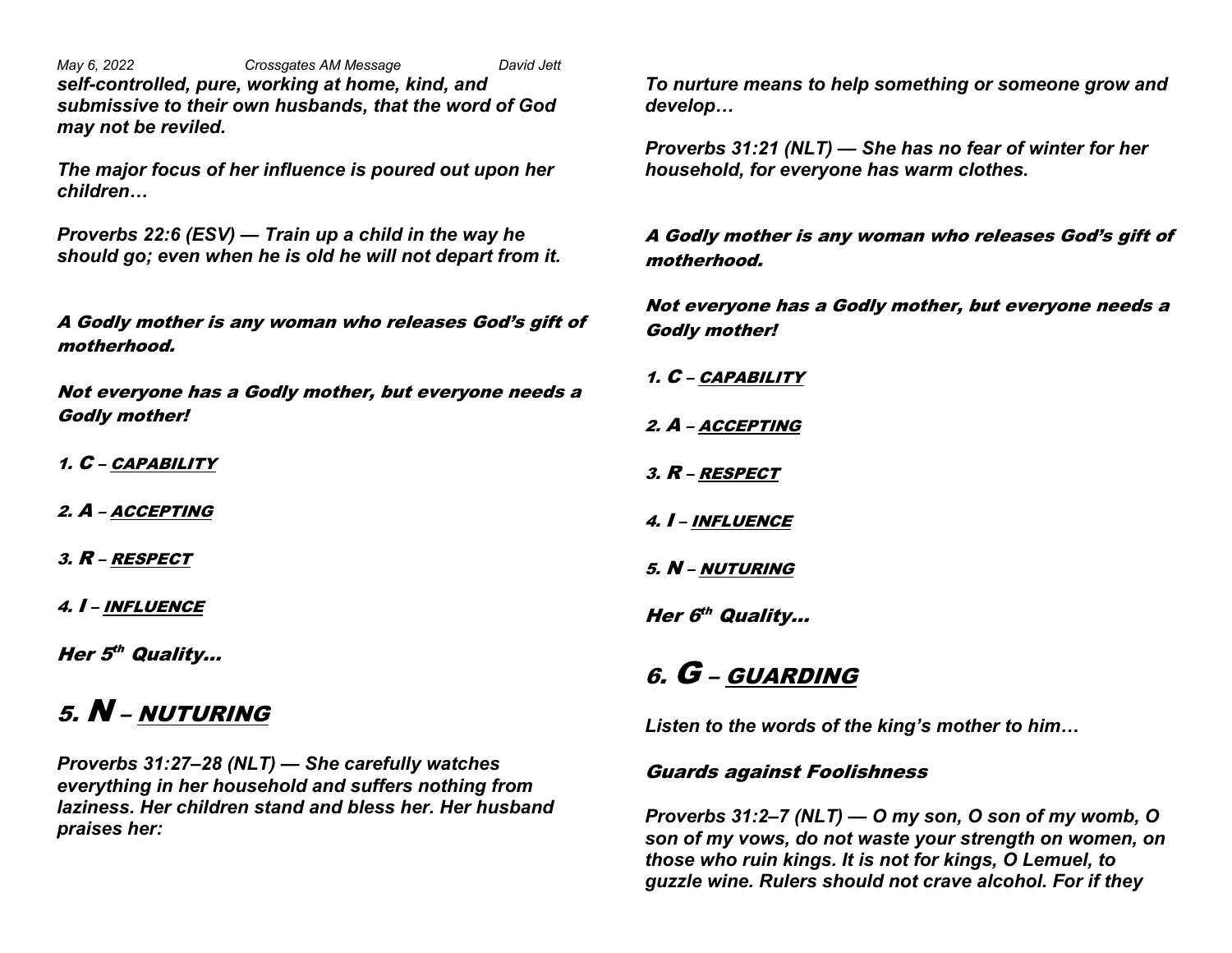*May 6, 2022 Crossgates AM Message David Jett drink, they may forget the law and not give justice to the oppressed. Alcohol is for the dying, and wine for those in bitter distress. Let them drink to forget their poverty and remember their troubles no more.* 

#### Guards against Arrogance

*Proverbs 31:8–9 (NLT) — Speak up for those who cannot speak for themselves; ensure justice for those being crushed. Yes, speak up for the poor and helpless, and see that they get justice.*

*What does it mean to be a godly mother?*

*A godly mother is a woman who represents the heart of Christ to her children. She is continually aware of her influence over their lives and futures and makes sacrifices whenever necessary for their welfare. Godly mothers are first godly women. They are not one way at home and another way in public. Even when her children do not have a godly father, a mother can have a great impact on her children's spiritual future.*